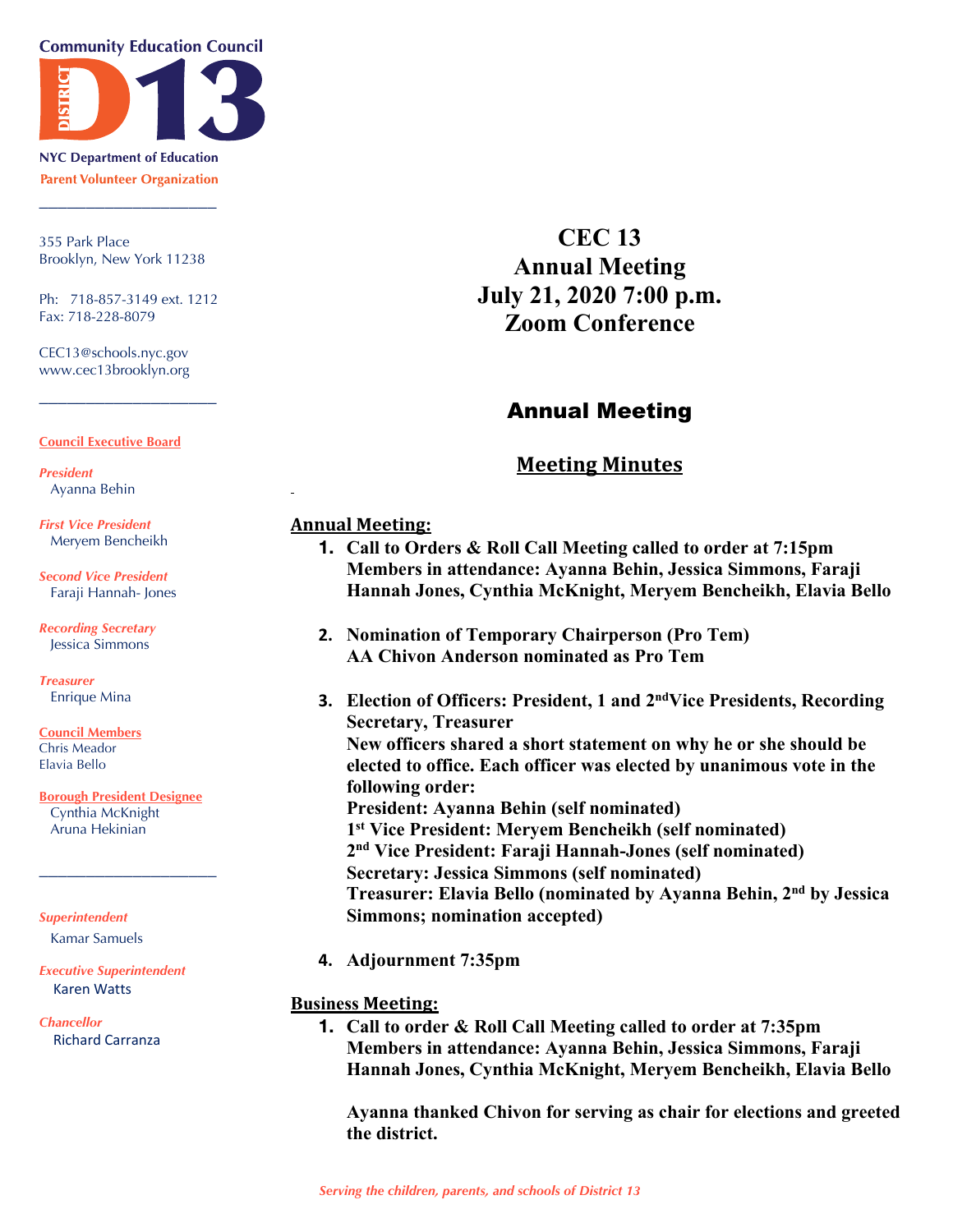### **2. Superintendent Report**

**Superintendent Samuels provided a district update.**

- **Welcome and thanks to all attendees**
- **Thanks to District Office Team Member Miriam for her collaborative work and support.**
- **Summer schools update began June 6. More students recommended for summer school in the past than those mandated to attend.**

**50-63 percent attendance. There were issues with learning management system. There were log on issues**

**Kudos to Principal Emily Paige for helping to make sure principals are getting in contact with students**

- **School Re-Opening: There are daily updates that pose more questions. There is not enough clarity on a re-opening plan. The last town hall parents asked questions that inquired about . The**
- **How are we able to be confident about the safety procedures that we are putting in place. Working with Central and Exec Sup to finalize and work through plans**
- **Focus will be blended learning, early childhood literacy, math and special education and community engagement in equity and equality in education. These are priority areas for the the school year**
- **Superintendent answers a parent question and shares his confidence that by September the guidance for remote instruction will be much clearer than it reflects now.**
- **3. AA Financial Report: CEC 13 AA presented financial report of spending noting spending freeze as the primary reason a large amount of money was not spent.**
- **4. Current Business**

**Budget presented to the council for approval.**

• **Council voted on 2020-2021 budget: Motion to adapt budget as presented by Ayanna Behin 2nd by Cynthia Mcknight. No opposals. Unanimous vote to adopt budget presented**

### **5. Confirm Agenda for August Business/Calendar Meeting August 11 meeting will focus on re-opening and continuing the conversation on racial equity and equality.**

**New Business:**

- **Discussion about school reopening and use of different methods such as pods, out door learning and sharing resources district wide to better benefit students. Pods as a way to address equity component the district wants to focus on. Superintendent stated central DOE staff and Brooklyn North are working on how to host quality lessons. One Brooklyn TV is source that is being considred to house content from quality teacher curriculums. Jessica (Secretary) thinks this is a great resource.**
- **Reminder: CEC membership is still open. Available seats include High School Student,Multi-Language Learner Parent and two member positions available. Announcements with deadlines and dates to apply will be sent out closer to September, the start of the new school year. Question about student member Has D13 ever had a student member?: D13 has not had a student member.Discussion about qualifications for the high school student member and best way to recruit for the member. FACE Liasion Raymond Pierre Louise spoke to the question about the student member and provides clarity. Superintendent and FLC for high schools is a good**